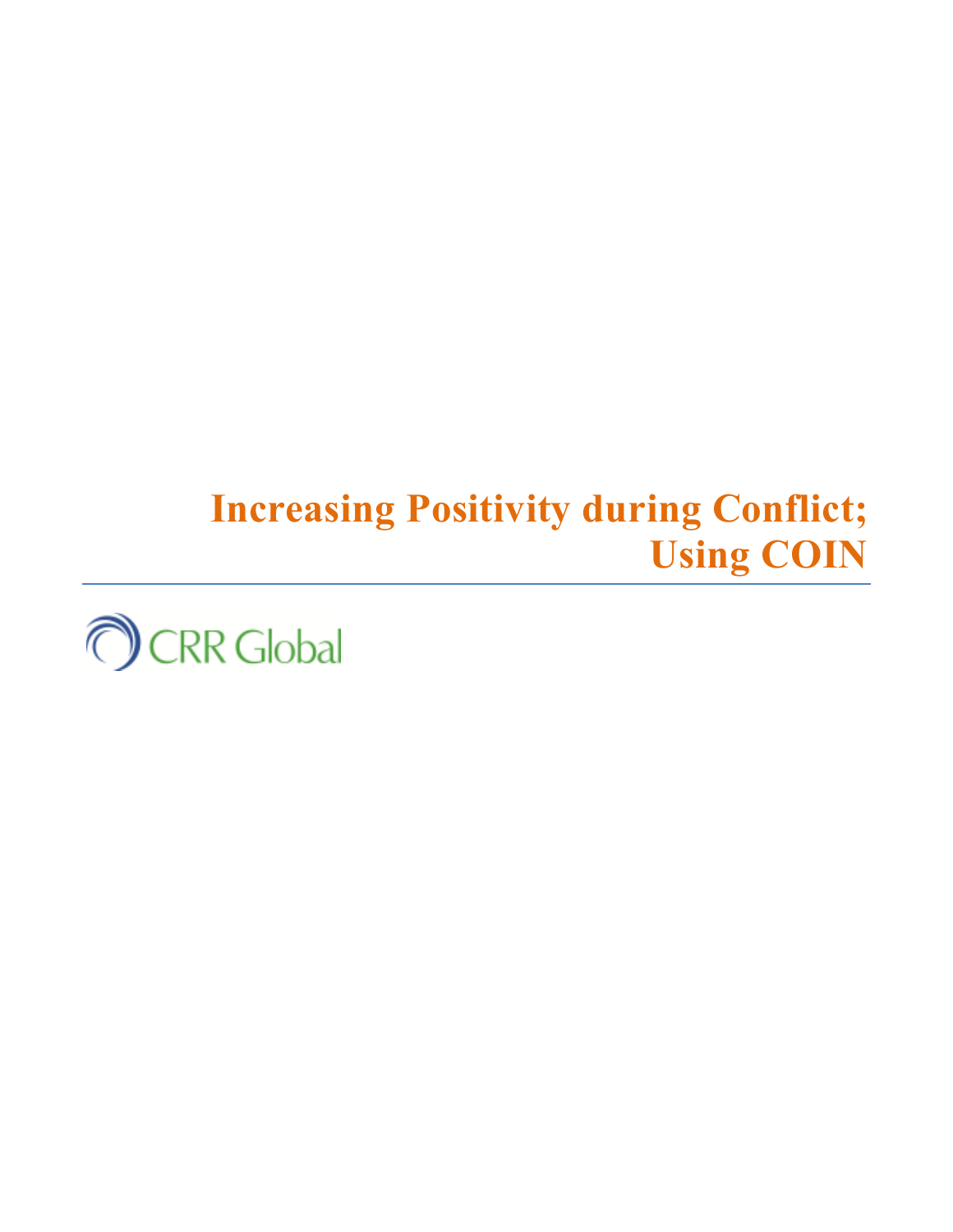

# **COIN;** *An outline for productive conversations*

*The COIN acronym provides an outline for courageous conversations preparing the way for change not only in the moment but also in the future. While clunky at the outset, when practiced regularly, it provides a frame that impacts the way we approach difficult conversations even when this outline is not strictly followed. It is a skill drill that teaches us to be reflective rather than reactive, uses "I" language and slows the conversation down. Once that happens, we have a better chance at unfolding what is emerging in our partnerships rather than locking those across from us in roles out of which it might be difficult to escape from!* 

*It begins with setting the* **C***ontext, continues with discussing* **O***bservations and* **I***mpact, and concludes with a request for what's* **N***ext – what will be done differently in the future.* 

- **Context** *puts the event or behavior in a time frame and setting so that it can be remembered. Where and when did this occur?*
- **Observation** *describes the actions and behavior that were witnessed, without evaluation or interpretation of the intent.*
- **Impact** *speaks to the reason for concern. Describe in a neutral way the impact on you, other people, the work, the organization.*
- **Next** *a request for change. Establish agreements and understandings about what will be different in the future.*

# **Preparing for a COIN Conversation**

- *Look at the big picture of the situation. Why is a COIN conversation called for? What's at stake for the organization, and for the people involved?*
- *Take a moment to get in touch with respect and curiosity. What is it that you appreciate about the colleagues involved? What are you curious about?*
- *Make a request for the conversation, and be respectful and open to influence.*
- *Be willing to schedule the conversation for a time that is good for both of you.*

#### **Context**

- *Remind the other person of the circumstances, time and place of the events you want to discuss.*
- *Be collaborative and curious ask them what they remember. These conversations always go better when both parties actively participate.*
- *If they remember it differently than you do, be open to influence everybody is right ... partially!*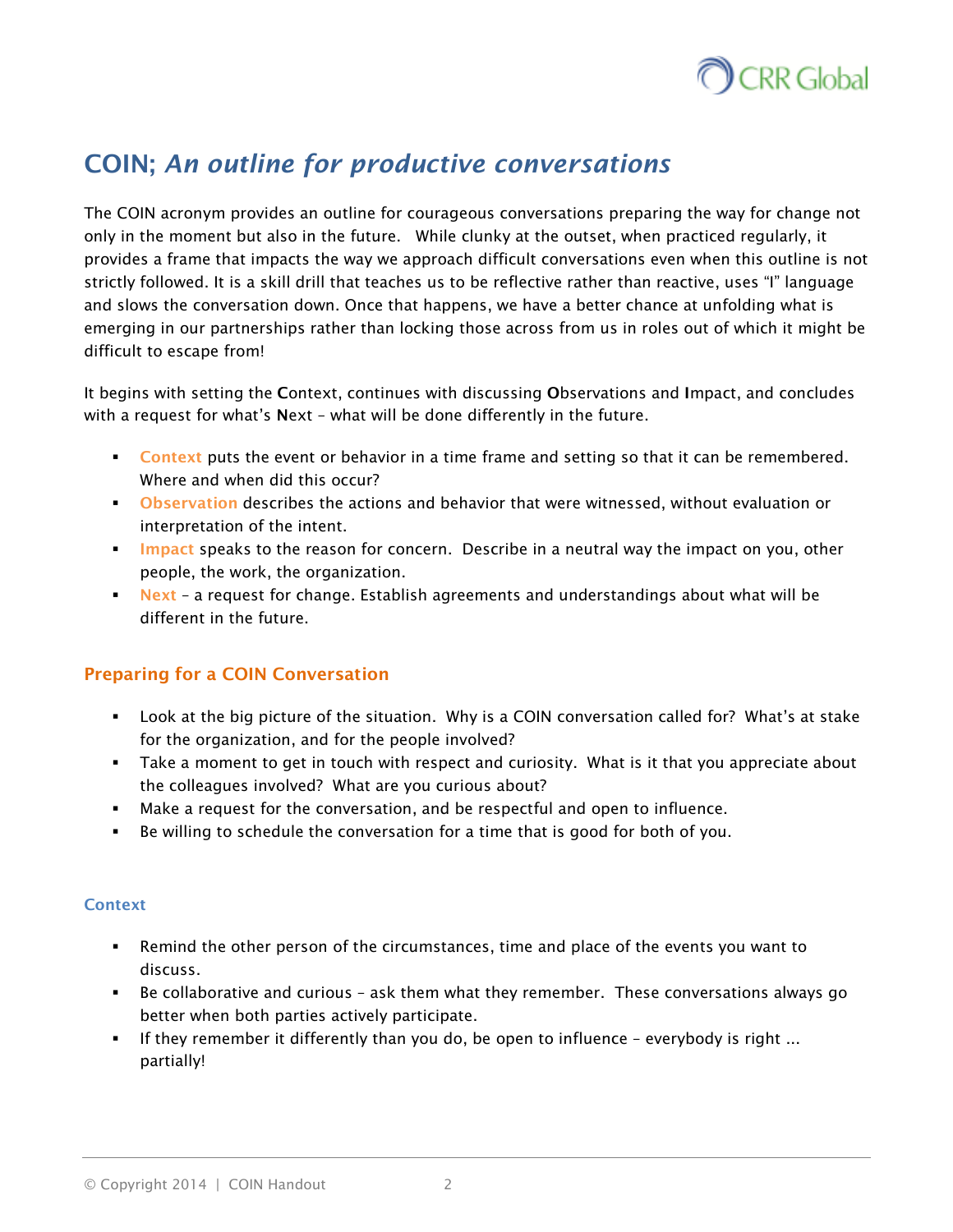

#### **Observation**

- *In neutral language, describe what you observed.*
- *Use self-management to omit interpretations of the other person's behavior. Assuming good intentions can help!*
- *Ask your colleague to tell you what they observed.*
- **Be open to influence they may have some information that is new to you!**

#### **Impact**

- *Here's where you talk about why it all matters. Share about the impact you experienced and be curious about your colleague's experience.*
- *Above all this is the place to speak from "I" and to be vulnerable rather than critical.*
- *Look at the big picture what was the impact on the project, on the department, on the organization? How does that impact travel through the system?*
- **Be clear that it is your view rather than "everybody on the team says" which simply is co-opting <b>Fig.** *others to help make your argument*

#### **Next**

- *Talk about why it is important to change things for the future.*
- *If you want your colleague to change their behavior, make a direct request. What is it that you want the other person to do differently?*

*Make sure to do a few rounds in which your partner uses COIN to respond to you in this conversation. Pursue a solution that works for both of you, and that gives you confidence in creating the desired impact. Design it together, be receptive to counter-offers, and create agreements. If applicable, design how you will close the loop to create accountability and the building of trust on both said through achieving this change together.* 

# **Example**

# **Here is an example of notes made by a manager in preparation for a COIN conversation, with reminders to self in brackets, to help make it a two-way conversation:**

- *Context: "In our meeting yesterday, our purpose was to plan the roll-out of the new procedural manual. After 9 months of work, the team was eager to start implementing the product of so much effort (including yours)*
- *Observation: "What I noticed yesterday is that you brought up, several times, one item the committee had decided not to include in the manual; you said several times it should have been included.*
- *Impact: "Your comments had the impact of reopening that previous discussion and taking about 20 minutes away from the time we needed to spend on implementation. It also created some confusion about whether the manual was actually finalized, when in fact, it is.*
- *Next: "I have a couple of requests so that we can operate more smoothly: In the future, please fully state your point of view early on in planning processes. And if something is still niggling*